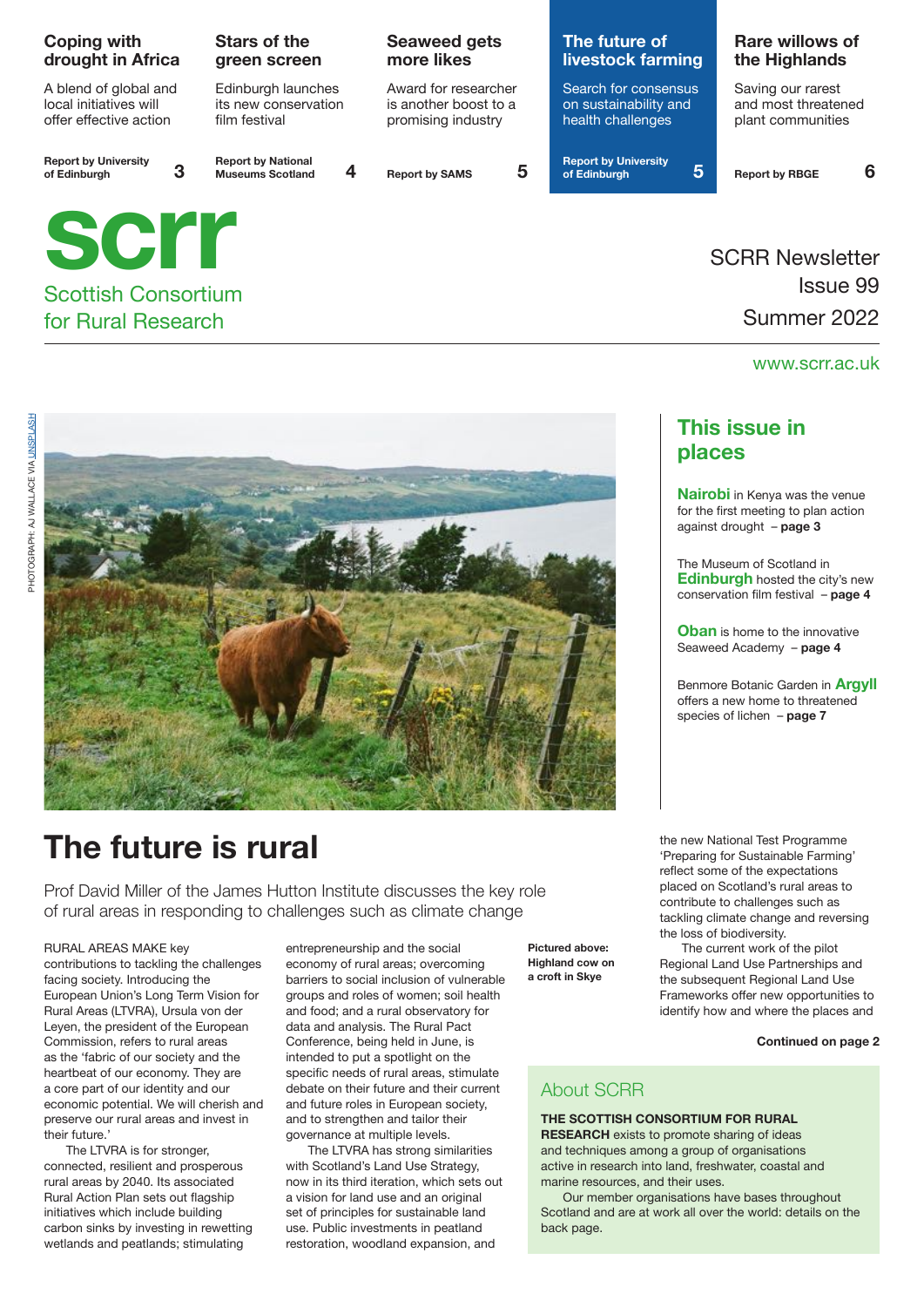# News from SCRR

MAY 2022 SAW the 17th annual Peter Wilson Lecture, a joint event organised by SCRR and the Royal Society of Edinburgh (RSE). In 2020 and 2021, the lecture was held online due to the pandemic. In May 2022, we were delighted to hold the event in person at the RSE (with live-streaming available). We built in additional networking time before the beginning of the formal proceedings, and the tea and coffee room was buzzing with people reconnecting in 3D!

• Professor Julie Fitzpatrick OBE, chief scientific adviser (CSA) for Scotland. scientific director of Moredun Research Institute and CEO of the Moredun Foundation. She also holds a chair in Food Security at the University of Glasgow's College of Medicine, Veterinary Medicine and Life Sciences.



• Claire Tavlor, agricultural communicator with Jane Craigie Marketing and *Herald* columnist.

The event was created in memory of the distinguished agriculturalist and former RSE general secretary, Professor Peter Wilson CBE, who was a professor of agriculture and rural economy at the University of Edinburgh. He was elected RSE Fellow in 1987, served as RSE general secretary from 1996 until 2001 and in 2002 was awarded the Society's Bicentenary Medal, an award reserved for those who have given outstanding service to the Society. Following a short illness, Peter died on January 29, 2004 and the lecture was established the following year.

• Dr Leslie Mabon, lecturer in environmental systems in the School of Engineering and Innovation at the Open University.

Our speakers this year were:

Prof Sarah Skerratt, our scientific director, reports on an event that addressed key goals of sustainability and resilience

> The speakers addressed themes of 'resilience' and 'sustainability', described as essential goals that we must reach.

Our speakers highlighted how we must address connected crises of climate, biodiversity and livelihoods. They explained how research and practice in rural Scotland are already supporting and will continue to support the opportunities and address the challenges that we're facing, in Scotland, the UK and internationally.

# **Peter Wilson Lecture 2022: the time for rural is now**

## **From page 1**

people of rural Scotland can be supported in realising the roles sought of them. The process of identifying a new National Park creates further opportunities for public debate on visions for the landscapes, land use, natural and cultural heritage and communities of those areas.

In informing aspects of those debates, Scotland has the benefit of the Scottish Government Environment, Natural Resources and Agriculture Research Programme (2022–27), which commenced in April. At its core the

research in the programme is within and about rural areas of Scotland, working with the communities of place and interest who visit, live or work there. A characteristic of Scottish research is the transdisciplinary working between representatives from policy, practice and research.

This has resulted in a creative and effective means of designing and delivering research that is relevant and responsive to the needs of Scotland's environment, communities, people and rural economy, as envisaged in the Strategic Research Programme. It has also contributed to Scottish research

> It was against this background that the Jameel Observatory for Food Security Early Action was formed in 2021. The Observatory brings together the complementary skills of the University of Edinburgh, Save the Children, International Livestock

organisations being competitive in winning funding from sources such as the EU.

> Drought is bringing increasing difficulties, but a combination of global and local responses can help, explains Prof Alan Duncan of the Global Academy of Agriculture and Food Security at the University of Edinburgh

The reliance being placed on the people and resources of rural areas is accompanied by opportunities and pressures. Collective challenges are on how to capitalise on the approaches, research and policies that position Scotland at the forefront of scientific understanding of rural areas of Scotland, Europe and further afield, respecting the identify and heritage of those areas, and strengthening the contributions they make to the benefit of us all.

• Rather than setting an agenda, the Jameel Observatory creates and facilitates open innovation 'labs', where observatory partners, collaborators and a wider community of practice connect to identify the critical challenges and bottlenecks and, together, devise and test solutions.

• The Jameel Observatory fosters and facilitates data and evidence-driven collaborations bringing together best brains, best data and deep local insights with proven impact pathways.

• The local challenges are diverse and difficult, but can be addressed by catalysing and capacitating local to global innovation labs that together apply big data and expertise to find solutions for real challenges.

• The Jameel Observatory communicates lessons and insights and solutions in order to inspire and inform others.

Each speaker communicated with passion about their topic. They emphasised the extensive research base that already exists across Scotland, through the institutes. university and college networks, with a strong message coming through about the physical spread of researchers already embedded in rural Scotland – particularly Early Career Researchers (ECRs).

The role of young people was a common thread, central to the future of rural Scotland – not just talking about young people but bringing them into the heart of dialogue now as solutions are talked through.

A third theme was the obvious diversity of rural Scotland – not just geographically, but also in terms of what rural Scotland offers, including high-tech industry, space tech, quantum computing, carbon capture/ storage, decommissioning of oil rig technology, as just a few examples. All three speakers were unanimous

'The problem of recurring food shocks in East Africa is a longstanding one but climate change is leading to increased frequency and severity of drought. This is compounded by conflict and diminishing

that the time for rural is now, in research, practice and policy, with the audience Q&A reinforcing this perspective.

It seems that the Peter Wilson Lecture continues to provoke and encourage every year!

# SCRR EVENT NEWS Early Career Research conference in November

Our popular ECR conference, which unfortunately had to be postponed last year due to the pandemic, is planned to be held on November 17, 2022 – watch out on our website for further details. See scrr.ac.uk/events/

**Our speakers (L to R) – Dr Leslie Mabon, Prof Julie Fitzpatrick and Claire Taylor**

# Members' reports The University of Edinburgh

THE HORN OF AFRICA is experiencing another drought that is disastrous to millions of people living in pastoral areas. The early signs were clear way back in 2020 but the humanitarian response will, as so often, only kick in once the crisis is at its peak and lives and livelihoods have been lost. It could be very different if predictions were more reliable and could lead to early action that better prepares and protects people and their livelihoods in advance of a crisis.

The problem of recurring food shocks in East Africa is a longstanding one but climate change is leading to increased frequency and severity of drought. This is compounded by recurring conflict, diminishing pasture lands and policies that do not favour the mobility of pastoralists, which is fundamental to their survival.

Research Institute, Jameel Poverty Action Lab and Community Jameel to work together on the issue of recurring food crises.

security threats.

How do we work? We connect, collaborate, capacitate and

communicate. There are many actors and stakeholders already active in this area, each with its own expertise, knowledge and data. The Jameel Observatory brokers combinations that harness and apply 'glocal' (global and local) expertise to tackle the local realities identified in and by communities that are facing food

Key elements of this approach are

as follows.

# **A new partnership to tackle recurring food shocks in East Africa**

In April 2021, the Observatory convened a first 'Community of Practice' meeting in Nairobi which brought together around 50 regional experts. In brainstorming mode, participants identified some key challenges holding back progress on early action for food and nutrition security in the face of climate/food system shocks.

Working in groups, small teams of participants drafted five challenge questions that will later be refined through the Observatory and will form the early manifesto of research/action. These questions concerned issues of coordination among many actors, aetting finance in place and available in advance of crises, better use of data to predict crises, building mutual trust among actors in data provision and use, and more effective use of local community action to deal with food shocks.

The Observatory is at an early stage but has already built momentum and interest among key players in the region. One early high profile report called *Dangerous Delay: the Cost of Inaction* has already been produced by Save the Children and Oxfam with support from Jameel Observatory.

Very soon early projects of the Jameel Observatory will begin to hit the ground and contribute to effective early action as food shocks unfold, so that that humanitarian crises such as the current one in the Horn of Africa will become a thing of the past.

*For further information, see https:// jameelobservatory.org/*

### **Above: a young man selling water to villagers in droughthit southern Sudan**

pasture lands'

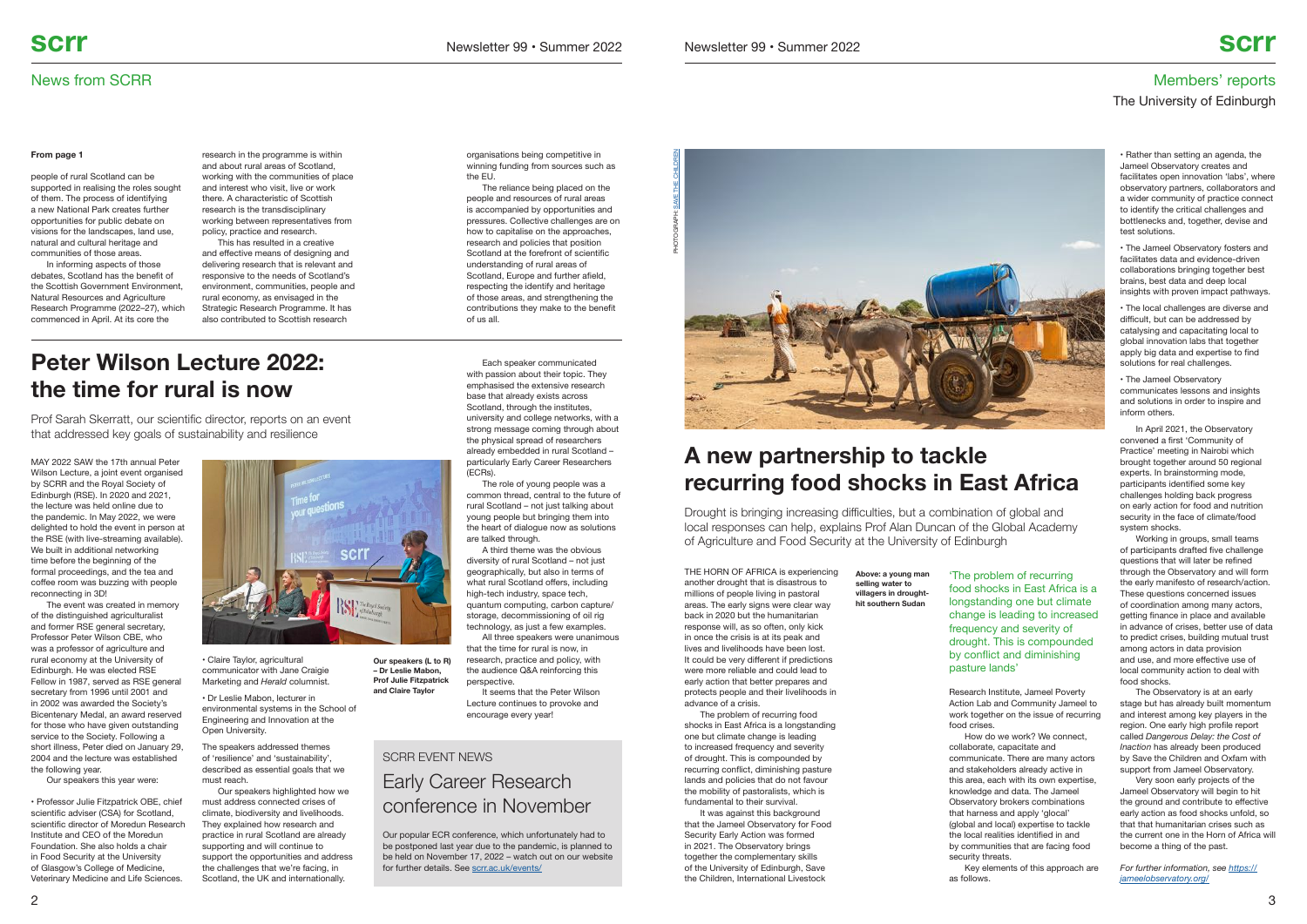# Members' reports

National Museums Scotland, Scottish Association for Marine Science

# **Conservation on film**

The first Edinburgh Conservation Film Festival proved to be inspirational, says Nick Fraser of National Museums Scotland

> SAMS CELEBRATED further seaweed success at this year's Aquaculture Awards after the coordinator of the newly launched Seaweed Academy picked up one of the top awards.

Rhianna Rees was jointly awarded the Rising Star award at the ceremony in Aviemore on May 4, 2022 alongside Andre Van of Kames Fish Farm.

The award came a week after the launch of the Seaweed Academy, the UK's first dedicated seaweed industry facility, which uses research knowledge nenerated at SAMS to offer advice to start-ups, train workers and share the latest research to help businesses develop. The £400,000 funding for the project came from the UK Government's Community Renewal Fund.

The success of the Seaweed Academy launch at SAMS, which attracted nearly 200 people and hundreds more virtual attendees,

# **Seaweed success for Rhianna at Aquaculture Awards**

Just days after its launch, there was a further boost for the Seaweed Academy at the Scottish Association for Marine Science

Some films were created right here in Scotland and others came from much further away including India, Kenya and Lebanon.

> **Rhianna Rees (above) was joint winner of the Rising Star category at the awards in May**

All of the films had been entered into the festival with the prospect of winning a category prize or even the accolade of the overall winner. The judges were faced with very difficult decisions but eventually chose 'Choices' as the overall winner along with the following category winners: 1) Why nature matters – 'Choices'



**Jess Wise, Helen Taylor and Helen Senn, recognised for 'Standing up for the Little Guys'**



THE FIRST EVER Edinburgh Conservation Film Festival, organised by Edinburgh Conservation Science (ECoS), was held as part of the Edinburgh Science Festival on April 23, 2022 at National Museums Scotland.

### *Edinburgh Conservation Film Festival –*  www.ecff.co.uk/

ECoS is a consortium of research institutions organisations providing an interface between the scientific and conservation communities. Its main partners are the Royal Botanic Gardens Edinburgh, NatureScot, National Museums Scotland and the University of Edinburgh.

> *'Team Lioness' – www.lx.com/politics/ world-news/meet-team-lioness-the*first-all-women-wildlife-ranger-unit-inkenva/52052/

The festival, which attracted a total of 77 entries from around the world, began with a film by Simon Dures. 'What is CoP 15?', which focuses on why CoP 15 is so important to the whole of society.

The theme for the festival was 'A World Living in Harmony' and each film was judged on its conservation relevance, its storytelling and its ability to inspire or engage the audience in a positive way.

> Its team of scientists will explore better integration of social and scientific understanding to mitigate societal, political and economic barriers to potential solutions.

2) Fixing nature and climate – 'Rush'

3) Connecting people and nature – 'Team Lioness'

4) Innovation and tools for biodiversity – 'Standing up for the Little Guys'

> There is general consensus that livestock farming must change but there is no clear agreement of how this might happen.

The organisers decided that one film, although not among those shortlisted for this festival, brought a powerful message that they wanted to share. 'Diversity in Birding', produced by Stephen Magee and featuring Sorrel Lyall, illustrates the barriers to participation encountered by many people in our communities. To maintain and protect biodiversity, we need inclusive societies where everyone is needed and valued.

Since the event, the festival has received much positive feedback with numerous comments. We look forward to the second Edinburgh Conservation Film Festival in 2023.

'This was a win for seaweed, for SAMS, and everyone in the team who has worked so hard to achieve all the things we have so far as part of the Seaweed Academy.

*'What is CoP 15' – youtu.be/js\_WQ1d\_ n5I*

*'Choices' – www.youtube.com/ watch?v=p-5E1rqhiMA&t=4s*

*'Standing up for the Little Guys' – www.youtube.com/ watch?v=zcdysPxwzsg*

*'Diversity in Birding' – www.youtube. com/watch?v=VC8a\_RWVOtI*



# Members' reports The University of Edinburgh



RESEARCHERS ARE TO work with stakeholders in UK livestock to seek consensus on the sector's increasingly contested role in the economy, against a backdrop of climate change targets. A team of scientists will engage with farmers, retailers, policymakers and others, aiming to balance the sector's market value and opportunities for innovation with its less tangible contributions to food systems, health, rural economies and social wellbeing. The three-year initiative will aim to define an agreed pathway to transform UK livestock in readiness for a changing future. It gets under way as sustainability in UK livestock is called into question over the environmental and health impacts of meat and dairy production and consumption. The project, led by the Global

Academy of Agriculture and Food Systems and involving the Roslin Institute, is named TRAnsforming the DEbate about livestock systems transformation (TRADE) and is funded by UK Research and Innovation's Transforming UK Food Systems Strategic Priorities Fund.

Their objectives include mapping UK stakeholders, understanding production and consumption patterns and associated impacts, and understanding competing views on regulation, as well as determining evolving health and social impacts and public preferences for livestock goods and related ecosystem services.

The team will also seek to understand regulatory objectives and establish consensus on roles and responsibilities of market participants and government.

In addition, they will model the livestock system and develop a pathway to specific, measurable outcomes related to market, environment health and social impacts of production and consumption of livestock products.

To make progress, consensus among stakeholders in the livestock sector should be underpinned by evidence of the impact potential production systems may have, and with reference to public preferences, to better understand the possible tradeoffs in environmental, health, economic and societal impacts of change.

# **Stakeholder study seeks to map future of UK livestock**

Researchers are engaging with the livestock sector to discuss the potential for transformation of animal agriculture, explains Prof Dominic Moran of the University of Edinburgh

demonstrated the huge scope of interest in seaweed cultivation in the UK and across Europe. As a precursor to the launch event, 200 primary school children visited SAMS to learn more about seaweed, its uses and its potential. Other invited guests had the chance to visit the SAMS seaweed farm and the seaweed nursery, where seed stock is grown and ready to be deployed on seaweed farms.

Following her award, Rhianna said: 'Words cannot describe how grateful, surprised, proud, and honoured I am to have been awarded Aquaculture UK Rising Star award.

Andrew Richardson of biotechnology company Innovafeed, an alumnus of SAMS UHI's Aquaculture, Environment and Society (ACES+) joint masters degree, was also shortlisted in the Rising Star category.

Head of SAMS Enterprise Mike Spain said: 'This is a tremendous achievement for Rhianna, who has established an incredibly comprehensive and high-quality Seaweed Academy project in a short period of time. She brings energy, enthusiasm and expertise to the role of coordinator and thoroughly deserves this accolade. It has been an incredibly busy and rewarding few weeks for the SAMS Enterprise team but also for the developing seaweed farming industry as a whole.

'As the profile of seaweed cultivation grows, we move ever closer to a thriving new industry for the UK and Europe. SAMS Enterprise is helping to lead that movement.'

Globally, the seaweed farming industry is estimated to be worth around \$15bn per annum. However, the vast majority of this activity is in Asia and there is huge growth potential in Europe, with a growing demand for seaweed from gourmet restaurants to livestock feeds.

Seaweed is used extensively in food ingredients, agriculture, cosmetics and pharmaceuticals, and seaweed farming has a low carbon footprint. using no fresh water and with minimal land-based infrastructure.

*If you would like to find out more about the Seaweed Academy, see – www.seaweedacademy.co.uk/* 

**Right: how we farm livestock should account for issues of health and sustainability** 



## 'We are moving ever closer to a thriving new industry for the UK and Europe'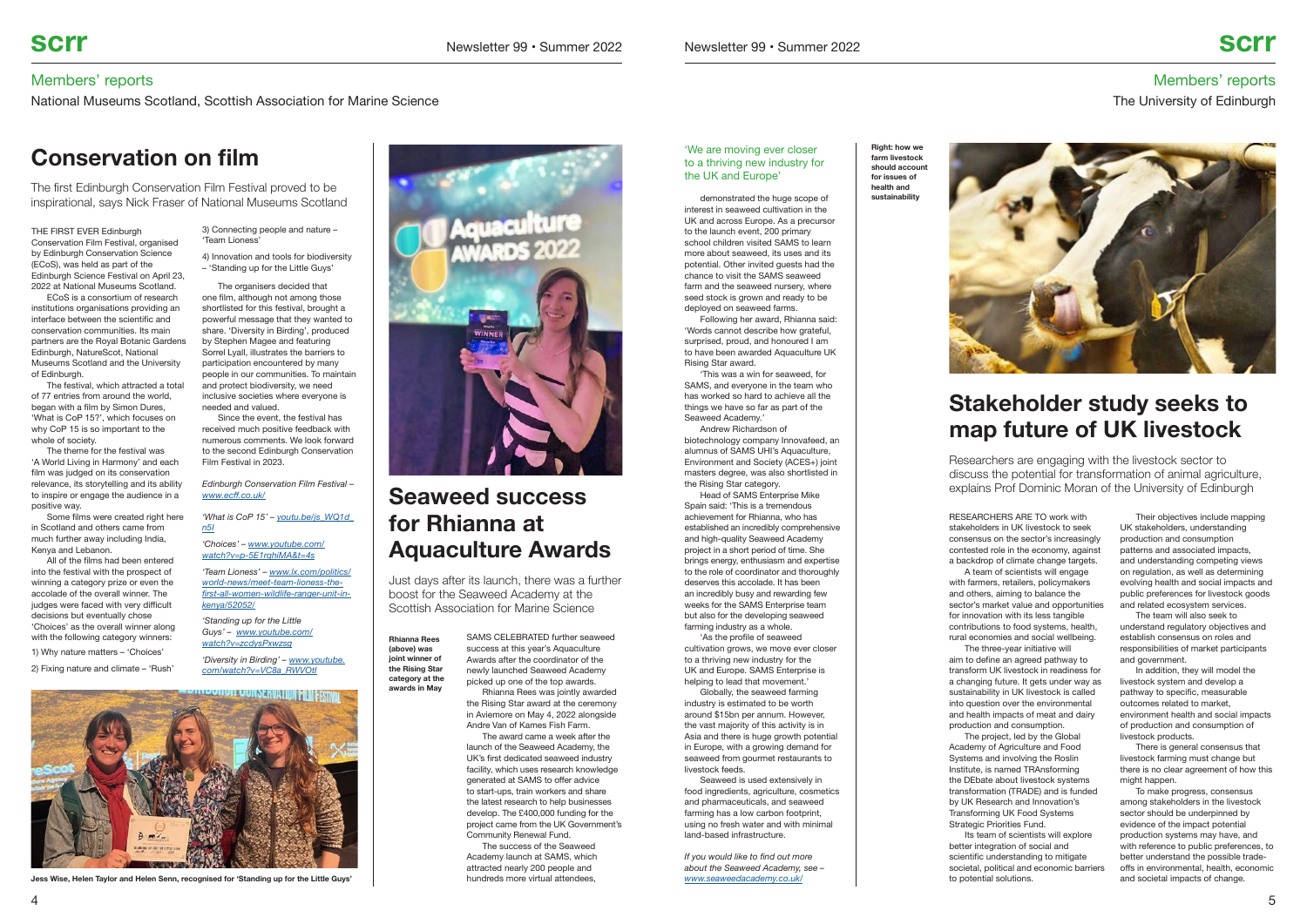# Members' reports

Royal Botanic Garden Edinburgh



# Members' reports Royal Botanic Garden Edinburgh

MONTANE WILLOW scrub is one of Scotland's rarest and most threatened natural plant communities. Supporting important populations of rare plants and animals, the habitat is restricted, fraamented and isolated due to grazing pressure as well as historic burning.

The Royal Botanic Garden Edinburgh has carried out extensive collaborative conservation genetic research with montane willow species in the Cairngorms National Park. Recent work with nationally Vulnerable *Salix lapponum* and Endangered *S. myrsinites* was designed to support best-practice management decisions by partner organisations.

We sampled all known wild populations of *S. lapponum* and *S. myrsinites* across three estates (Glen Feshie and Abernethy of the Cairngorms Connect Partnership and Mar Lodge, managed by the National Trust for Scotland) around the main central massif at the heart of the National Park. Here the willows are found mainly clinging to crags and overhanging burns outwith the reach of grazing animals, often on northfacing crags beneath late snow beds where they likely rely on the irrigation from meltwater – highlighting their vulnerability to a warming climate.

> We found evidence of historic gene flow across the Cairngorms within both

Such small willow populations (often comprising fewer than 10 individuals) are at high risk of

species, tens or at most hundreds of years ago. This likely occurred by insects transporting pollen between populations and seed being dispersed widely by wind. However it is possible that connectivity depended on nowextinct populations lying between today's populations, connecting them in the wider landscape. Whether aene flow continues today cannot be determined from such data.

catastrophic events such as landslides, as well as genetic problems such as inbreeding depression – potentially decreasing seed production, germination or survival rates – and reduced genetic diversity, limiting the species' ability to adapt to environmental changes including climate change or new pests and diseases. We know that reproduction in these willow populations is very limited, but it is not yet clear whether this is due to grazing pressure alone, or stems also from such genetic issues.

Genetic diversity was high within all populations, with the exception of two populations of *S. lapponum*, which were also the most genetically isolated. Possible evidence of inbreeding depression was found in some populations of *S. lapponum*, which showed higher relatedness between individuals in the population and low levels of reproductive success. This could not be tested in *S. myrsinites* due to the complexity of its decaploid genome.

Therefore, our studies aimed to determine the number of unique individuals (clonal reproduction  $\text{max}$  lead to population sizes being overestimated), level of genetic isolation between populations, and extent of inbreeding depression.

Clonal reproduction was found to be very low, with populations comprising many genetically separate individuals. From a conservation perspective this is important since it means that population estimates are likely accurate, and that almost all individuals are potentially useful sources for nursery stock and future reinforcements – although care needs to be taken to avoid using hybrid individuals, which can occur between multiple montane willow species.

It would also be beneficial to create new populations to act as genetic 'stepping stones' facilitating gene flow across this fragmented landscape. Additionally, it is imperative that pollinating insect communities are protected to maintain gene flow between the willows.

This work was carried out in *collaboration with Cairngorms Connect, the National Trust for Scotland, RSPB and Wildland.*

# **Genetic approaches to the conservation of montane willows**

An in-depth genetic study in the Cairngorms National Park by researchers from Roval Botanic Garden Edinburgh provides evidence to support effective conservation action for two threatened willow species

Confined to the fragmented temperate rainforests of western Scotland and Ireland, it is threatened by a number of factors including invasive non-native species and climate change.

Although these results are mostly encouraging, the extremely small size of the Cairngorms willow populations suggests they are likely to suffer increasing negative genetic effects in the long term.

The three estates on which this work was carried out are working collaboratively at a landscape scale to improve the conservation status of both willow species. This includes action to prevent the loss of any existing populations – particularly the smallest ones – by reinforcement with new unrelated individuals to maximise genetic diversity and minimise inbreeding depression (in this case, the risk of creating outbreeding depression is minimal).

*For more information contact Rebecca Yahr, Lichen Biodiversity Scientist: <i>yahr@rbge.org.uk* 

Our work suggests this is a powerful approach, although ideally populations sizes need to be increased significantly (to thousands of plants) to secure their long-term future.

Further work will include analysis of seeds and seedlings to determine present-day rates of gene flow, and analysis of populations outwith the current study area to provide a broader conservation context.

*Salix lapponum* **growing at Allt an Aghaidh Mhilis, Dubh Ghleann, Cairngorms National Park**

LIKE MANY Scottish cryptogams, *Pseudocyphellaria intricata* is taxonomically obscure and difficult to distinguish from its close relatives. Although the name has been ascribed to many, likely unrelated, lichens around the world, in Scotland the species is rare enough to be listed as Near-Threatened.

Lichenologists at the Royal Botanic Garden Edinburgh (RBGE) are working to establish new populations of *P. intricata* at safe, ecologically suitable sites such as Benmore Botanic Garden in Argyll, to secure the future of the species.

Early attempts have not always been successful. In 2018, Rebecca Yahr and Kristine Bogomazova transferred (with permission) several thalli from a farm in Argyll to carefully chosen sites at Benmore: two sides of a mossy rock face and the boughs of spruce trees in a moist grove on damp ground near the River Massan. The site looked promising as it was already home to several other members of the rainforest lichen community. Spreading their bets, the team tried multiple methods of attaching the lichens to their substrate: string, nets, epoxy resin and even snail slime.

Sadly, by the end of 2020 only three of these translocations survived. The snail slime quickly washed away, the nets didn't press the thalli close enough to the surfaces, and – the main issue – the rock face proved inhospitable, with the few patches of bare rock quickly covered by mosses,



leaving the lichens to rot. On the spruce boughs, several lichens were lost when the low branches they were attached to were shed naturally by the trees. The three thalli that survived were those tied by twine onto the remaining spruce boughs. A stable pattern of new growth and production of propagules



# **The ups and downs of lichen translocation**

Scientists at the Royal Botanic Garden Edinburgh are getting promising results as they try to establish new populations of rare lichens

*Pseudocyphellaria intricata* **on hazel at the source site in Argyll**

on their margins indicated that this was a suitable microsite.

While disappointing, this experimental translocation provided invaluable information supporting future establishment of a stable, selfsustaining population at Benmore. A route forward was clear: more twine on higher branches of the trees, making use of gravity and tree biology.

In autumn 2021, another collection was made at the Argyll farm. Here, a small number of hazel trees support large, dense mats of *P. intricata*, which genetic work has shown to comprise very few individuals spreading extensively by vegetative propagation. This makes it an ideal donor site, where multiple samples may be removed without noticeable impact on the population.

The thirty lobes collected were installed at Benmore the following day. All were attached using jute twine to mossy spruce twigs in the original glen or to hazel boughs a few metres downstream. In March 2022, only a few months later, all the translocated thalli were found alive and most looked healthy, the exceptions being a few in the most exposed locations.

Astonishingly, three thalli had already attached to the hazel twigs: small fungal attachment pads were visible emerging from the lower side of the lobes, and spreading across the bare bark. This is remarkably rapid compared to other translocations of similar lichens in Scotland.

The RBGE team will continue to monitor these conservation translocations as they grow.